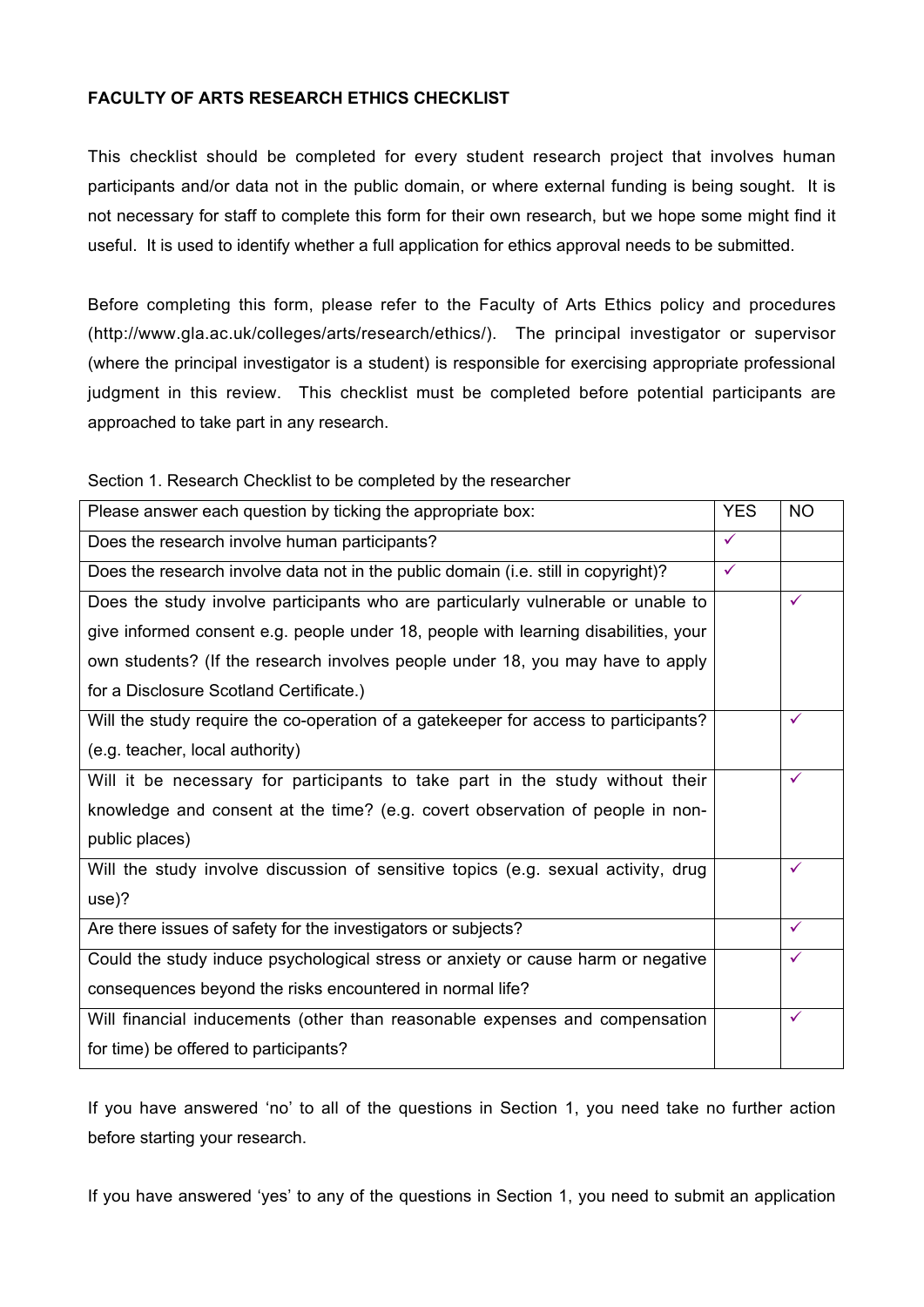to the College Arts Research Ethics Committee before you begin the research.

This involves the following steps:

- Complete the remainder of this form.
- Fill in an Ethics Form (available at http://www.arts.gla.ac.uk/faculty/html/ethics.htm).
- Append your research proposal and any other supporting documents such as questionnaires, consent forms, information letter for participants etc.
- Send by email to the Ethics Officer: Ethics@arts.gla.ac.uk. (Currently Dr Maud Bracke, 1 University Gardens, (0141 330) 5908)

## Section 2. Project Details

| Name of Researcher | <b>Alison Eales</b>                                         |
|--------------------|-------------------------------------------------------------|
| <b>Status</b>      | Postgraduate Student (Research)                             |
| Project title      | Examination of the Glasgow Jazz Festival from an Art Worlds |
|                    | perspective                                                 |

# Section 3. For Students Only

| Course name                  | <b>PhD Music</b>                                             |
|------------------------------|--------------------------------------------------------------|
| Supervisor's name            | Professor Martin Cloonan, Dr Björn Heile                     |
| Supervisor's email address   | martin.cloonan@glasgow.ac.uk                                 |
| Supervisor's contact address | Music, 14 University Gardens, University of Glasgow, G12 8QQ |

Section 4. For Supervisors of Student Applications [supervisors may also send an email to ethics@arts.gla.ac.uk to confirm their endorsement of the project]

Please tick the appropriate boxes below. The study should not begin until all boxes are ticked:

| The student has read the Faculty's Ethics Policy and Procedures.                             |  |
|----------------------------------------------------------------------------------------------|--|
| The topic merits further research.                                                           |  |
| The student has the relevant skills to begin research.                                       |  |
| If interviewing, the student has produced an appropriate information sheet for participants. |  |
| The procedures for recruitment and obtaining informed consent are appropriate.               |  |

Please note that it is the responsibility of the researcher to follow the Faculty of Arts Ethics policy and procedures and any relevant academic or professional guidelines in the conduct of the study. This includes providing appropriate information sheets and consent forms, and ensuring confidentiality in the storage and use of data.

Any significant change in the question, design or conduct over the course of the research should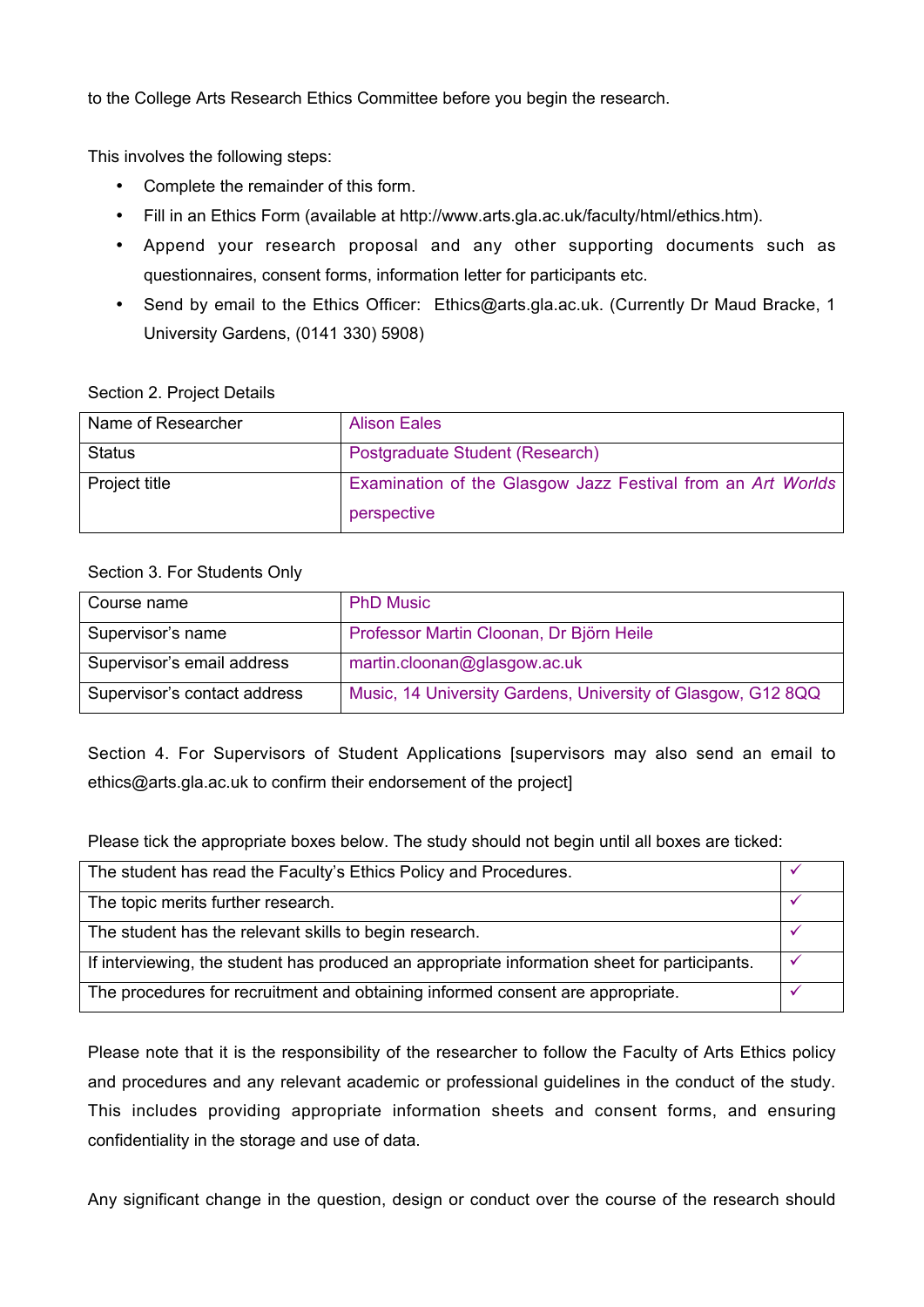be notified to the Faculty Ethics Officer and may require a new application for ethics approval.

| Signature of Researcher                                            | Date: |
|--------------------------------------------------------------------|-------|
| (email to ethics@arts.gla.ac.uk from you GU student email address) |       |
|                                                                    |       |
|                                                                    |       |
| Signature of Supervisor                                            | Date: |
| (email to ethics@arts.gla.ac.uk from your GU email address)        |       |
|                                                                    |       |
|                                                                    |       |

# **Attachments:**

- Application form for ethical approval
- Supervisor Research Statement
- Student Research Statement
- Consent to the use of data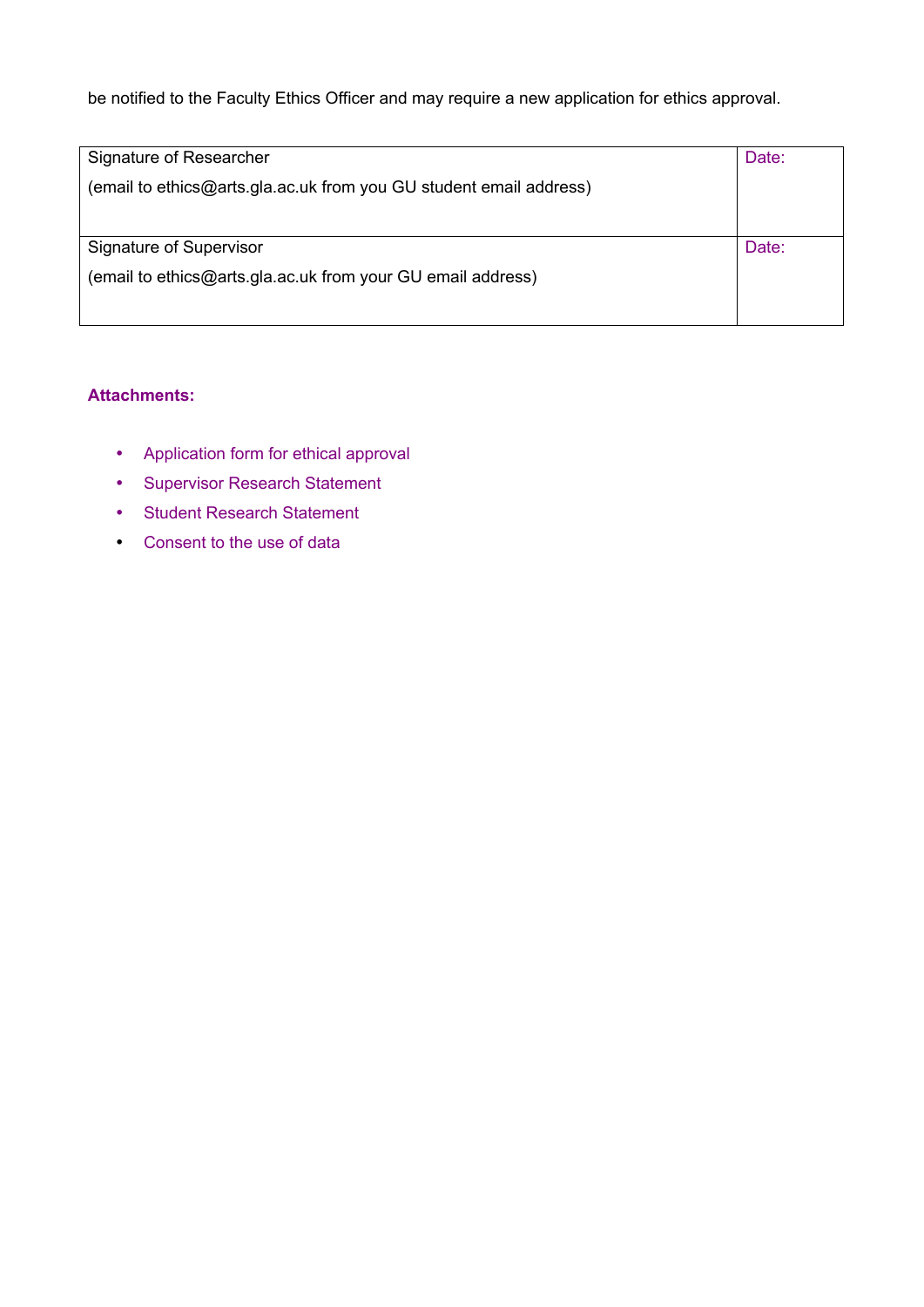## **APPLICATION FORM FOR ETHICAL APPROVAL**

This application form should be submitted to the Ethics Officer as a Word attachment to email. All correspondence should be sent to: Ethics@arts.gla.ac.uk; (please do not send applications to any other email address). The current Ethics Officer is Dr Maud Bracke, 1 University Gardens, (0141 330) 5908.

All questions must be answered.

1. Name(s) of person(s) submitting research proposal: Alison Eales

2. Position held (e.g. Lecturer, postgraduate or undergraduate student etc.): PGR student

3. Department, Centre or School: School of Culture and Creative Arts

4. Contact Address: Music, 14 University Gardens, University of Glasgow, G12 8QQ

5. Email (GU email address preferred): a.eales.1@research.gla.ac.uk (alias 9903693e)

6. If you are a student, confirm that the checklist form is attached to this application. YES

7. Project title: Examination of the Glasgow International Jazz Festival from an *Art Worlds* perspective

8. Proposed project end date: September 2014

9. Have all investigators read, understood and accepted the Faculty Ethical Policy, a statement of which is available on the Faculty website at http://www.arts.gla.ac.uk/faculty/html/ethics.htm? **YES** 

10. Does your proposal involve human subjects, materials or data not in the public domain? YES

If you answered YES to Question 10, please answer questions 11 and 12 and append a copy of your research proposal and any other supporting documents to this application.

11. Independent contact name (in case of complaints or questions from participants). This could be your head of department, line manager, dissertation supervisor, etc.: Professor Martin Cloonan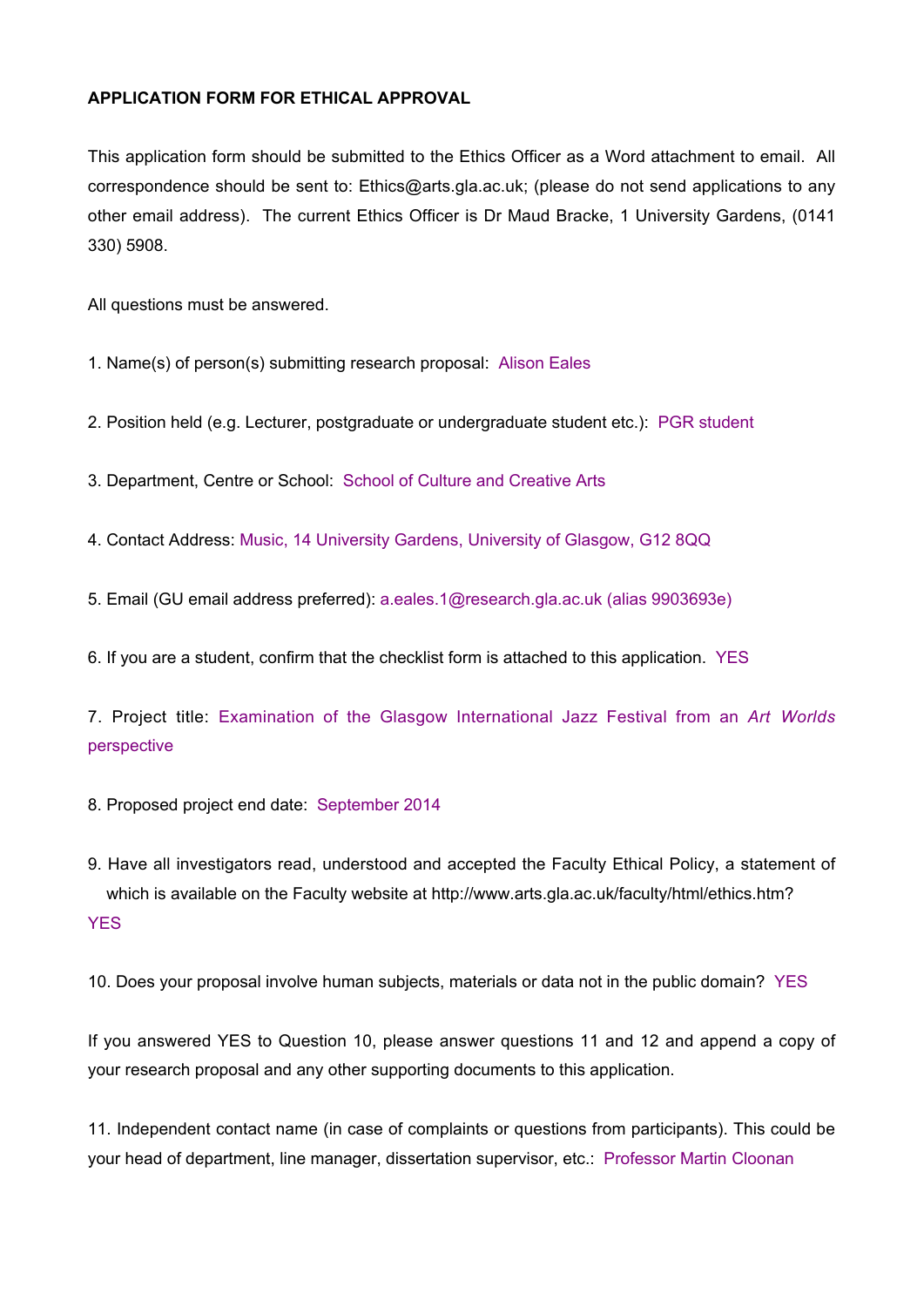12. What in your opinion are the ethical considerations involved in this proposal? You should consult the ethical policy statements of the AHRC and/or ESRC, and you may also wish to consider some or all of the following issues:

- issues of safety, including the experience of the subjects AND the investigators
- issues of consent (It is expected that consent will be given in writing. Are the subjects students, or others in a dependent relationship? Does the research include children or people with special needs? Will payment or any other incentive be made to any research subject? How is consent to be obtained?)
- issues of confidentiality (Can subjects be identified from information held by another party? Who will have access to the data and what measures will be adopted to maintain the confidentiality of research subjects and to comply with data protection requirements, e.g. will data be anonymised?)
- issues of security (Where and how will the data be stored? Will it be destroyed after the research is done? Does the department have a policy on this and if so, who is responsible for it?)
- issues of balance (Are there any cultural, social or gender-based characteristics of the research subjects which have affected the design of the project or which may affect its conduct?)

Please continue on a separate sheet if necessary.

It is expected that this project will involve the following research methods:

- Study of the Glasgow International Jazz Festival's archive;
- Interviews with key personnel connected to the Festival;
- Focus groups with Festival performers and audience members;
- Non-participant observation.

The Festival's archive dates back to 1985 and is a collection of materials, some of which may be considered to be in the public domain (e.g. press cuttings), whilst others may be of a more commercially sensitive nature (e.g. artist contracts). The primary ethical concern in handling these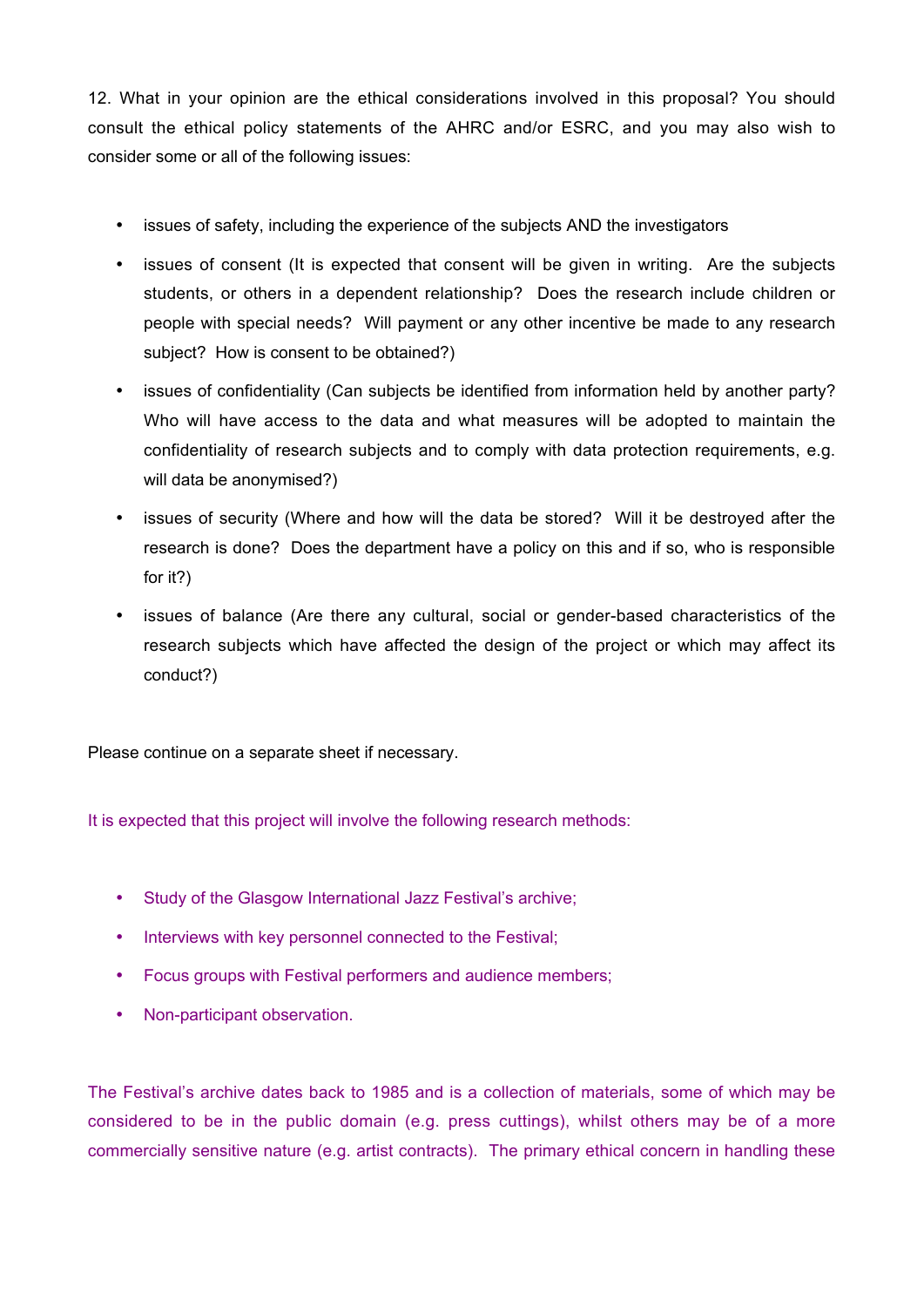materials will be to ensure that the intellectual property rights for individual archive items are established and the relevant permissions sought for their use in research and other activities.

It is not possible at this stage to include a set of interview questions, since these will be informed by the contents of the Festival's archives and will be tailored to individual interviewees. However, the aim of these interviews will be to identify key events in the Festival's history. Similarly, whilst it is not yet possible to include a set of focus group questions, the aim of the focus groups will be to gain insight into performers' and audience perspectives on the Festival over time and in comparison to similar events. As such, it is not expected that interviews or focus groups will yield data of a personally sensitive nature.

Interviews with individuals will not be anonymised by default, but it will be made clear to interviewees that interview, or particular information within it, will be anonymised at their request. Data collected in focus groups will be anonymised at the point of collection (i.e. contributions will not be linked to individuals at any point).

Interviews will be transcribed and notes will be taken at focus groups. These data will be stored securely on a password-protected computer, and any backups of the data will also be passwordprotected. Hard-copy files will not be kept, and soft-copy files will be labelled in such a way that individuals are not identifiable. Data will be subject to the University's policies on data protection and freedom of information. Data collected from interviews and focus groups, including backups of electronic files, will be destroyed on successful completion of the PhD thesis.

Non-participant observation will be conducted at public events only.

None of the planned research will involve personal risk to either the subjects or the investigator. It is not envisaged that any of the subjects will be vulnerable individuals. Written consent will be obtained from all interviewees and focus group participants by way of the attached consent form. No subjects will receive any payment or other incentive for participation.

13. If applying for funding for this research, please give name of funding body:

This project is funded by the Arts and Humanities Research Council.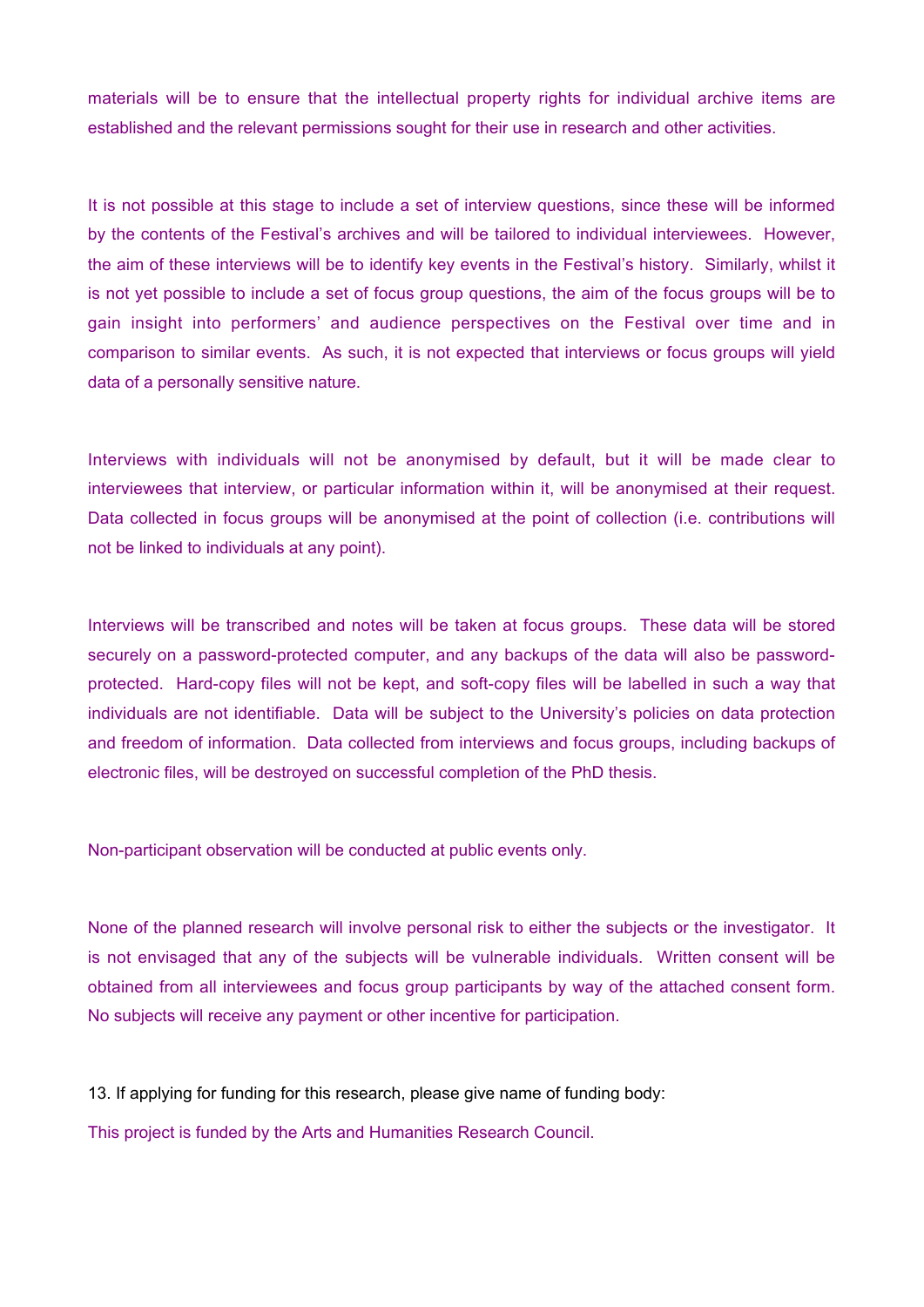# End of Project Report

The Committee requires that a brief report be provided within one month of the completion of the research, giving details of any ethical issues which have arisen (a copy of the report to the funder, or a paragraph or two will usually be sufficient). This is a condition of approval and in line with the committee's need to monitor research.

In addition, any unforeseen events which might affect the ethical conduct of the research, or which might provide grounds for discontinuing the study, must be reported immediately in writing to the Ethics Committee. The Committee will examine the circumstances and advise you of its decision, which may include referral of the matter to the central University Ethics Committee or a requirement that the research be terminated.

Date of submission of form:

Signature of person making the proposal: ALISON EALES

Thank you for filling in this form. You should receive confirmation of ethical approval within two weeks of submitting it. IMPORTANT: if a decision is needed quickly, e.g. to meet a deadline, please flag this with a covering note giving an e-mail address. We will try to respond as soon as possible.

\_\_\_\_\_\_\_\_\_\_\_\_\_\_\_\_\_\_\_\_\_\_\_\_\_\_\_\_\_\_\_\_\_\_\_\_\_\_\_\_\_\_\_\_\_\_\_\_\_\_\_\_\_\_\_\_\_\_\_\_\_\_\_\_\_\_\_\_\_\_\_\_\_\_\_\_\_\_

For office use:

DECISION

Initials of scrutineers (if applicable):

Signature of Faculty Ethics Officer:

Date of decision: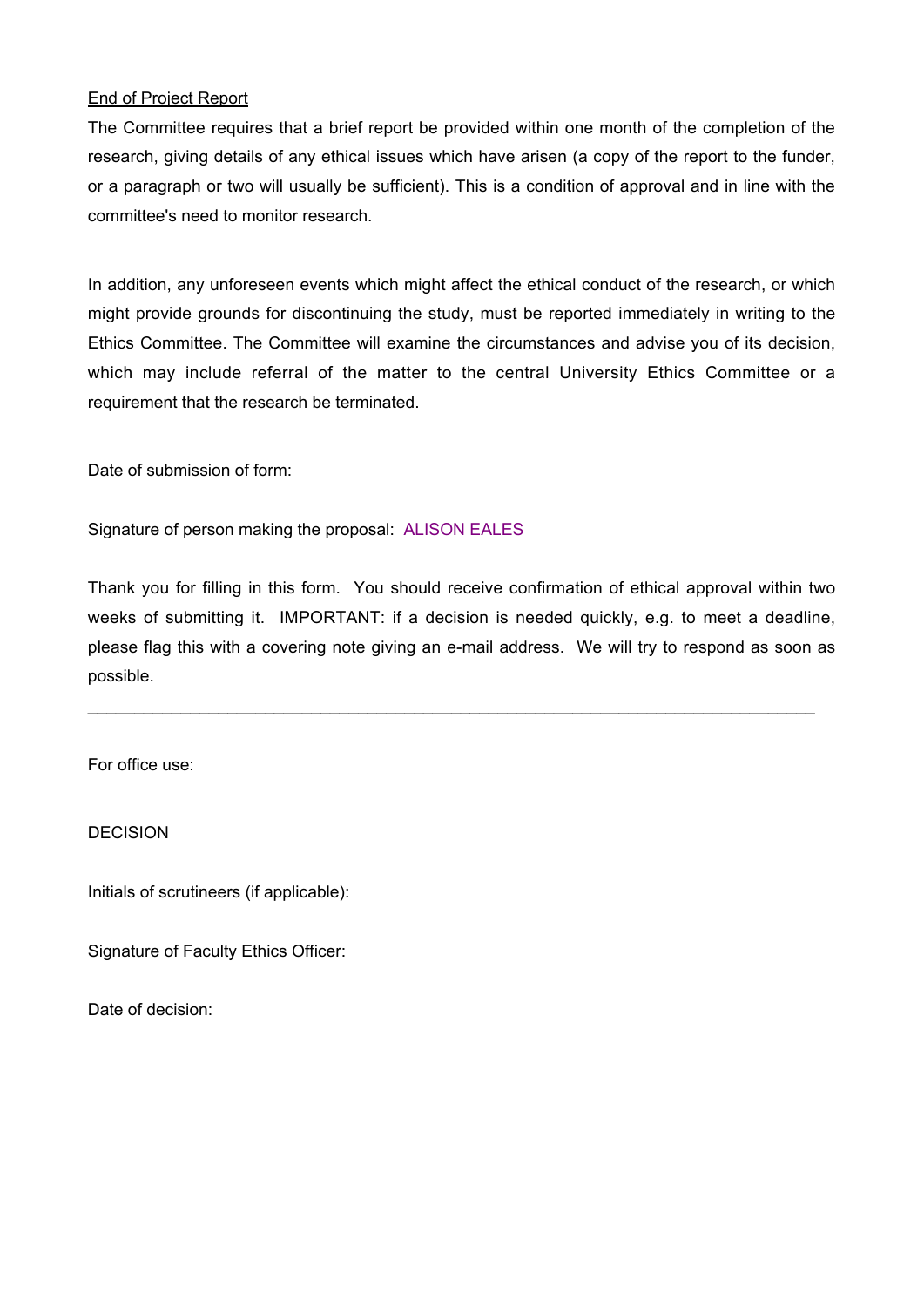#### **SUPERVISOR RESEARCH STATEMENT**

#### The Partnership

The partnership builds on existing links between the School of Culture and Creative Arts and Glasgow International Jazz Festival which include the Festival providing placement opportunities for students on the School's M.Litt in Popular Music Studies (Music Industries). The placements provide the opportunity for students to carry out research for the host organisation which has to be presented in a format which allows the parent to make informed business decisions.

The collaboration is both formal and informal and has been in place for around three years. It has been of mutual benefit to the University, its students and the Festival. The continuance of the relationship is based on the University's desire to give postgraduate students 'real life' experience of working in the music industries and the Festival's desire to carry out research will allow it to make informed business decisions.

The benefits of the continued collaboration centre on the Festival's access to academic expertise and the University's access to music industries practice. These will be ongoing and are expected to result in increasing interaction in the forthcoming years.

The University of Glasgow does not have Departments. However, the School of Culture and Creative Arts has extensive experience of working with external partners including in the provision of work placements and the conduct of research. Partners have included the Edinburgh International Film Festival, BBC, Glasgow Museums and T in The Park. In addition, the University has recently signed a Framework Agreement with Glasgow Life, the GIJF's main funder, which is certain to facilitate collaborations of this nature.

No other HEI is involved in this project.

#### Aims and Objectives

See original application. In 2011 the Glasgow International Jazz Festival (GIJF) is 25 years old. This provides a unique opportunity for reflection upon the origins, impact, ethos and meaning of the Festival, complementing academic research with the unrivalled practical experience of the project partner, Glasgow International Jazz Festival. During a time of severe cuts and frequent questions about the value of public support for the arts, for both financial and ideological reasons, evidence-based research of the contribution made by a major music festival to the wider community is of critical importance. This may not only concern such issues as vibrancy and diversity of cultural life, which only a relatively small minority directly benefit from, but also urban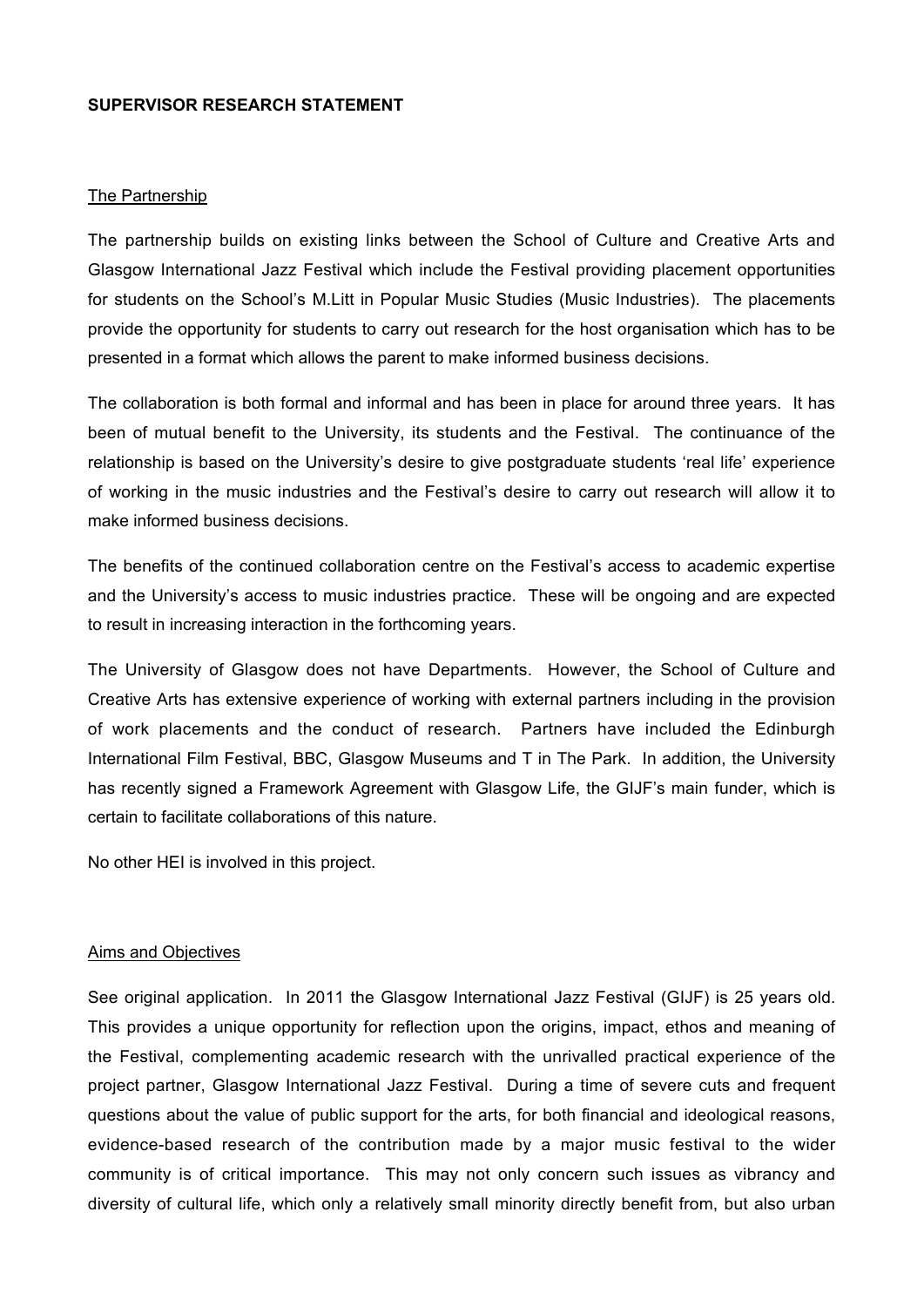regeneration and questions of regional identity, which have an impact well beyond the immediate audiences themselves. The applicants have been granted unique access to the Festival's archives. In addition, the GIJF will provide access for interviews with key personnel involved in the planning, designing, implementing and assessing of the Festival, as well as to a range of leading performers from its history.

The project promises insight into the relationships between public policy, urban and regional development and culture and the arts. Founded with the express purpose of 'contributing to the growth of Glasgow as a cultural centre of international standing', the Festival quickly established itself as one of the leading European events of its kind, attracting the biggest stars in the field everyone from Miles Davis, Tony Bennett, Dizzy Gillespie and B. B. King to Dionne Warwick, John McLaughlin, Al Green, McCoy Tyner, Pat Metheny, Chick Corea, Herbie Hancock and Wynton Marsalis. It is not least due to this success in attracting first-rate performers and, as a consequence, sizable audiences, that the Festival is credited with preparing the ground for the city's successful bid for the status of European Capital of Culture (1990), which in turn is regarded as a model for the role of arts Festivals in urban regeneration. More recently, the Festival proved instrumental in making Glasgow a UNESCO City of Music (2008). Coupled with related architectural projects, such as the Scottish Exhibition and Conference Centre (SECC, 1985) and the Royal Concert Hall.

The student will study the archives of the Glasgow International Jazz Festival. It is envisaged that this will require intensive study during the first year (approaching 100 per cent of the overall workload), followed by more occasional visits in the following years. Due to the proximity between the Festival office and the student's main workplace at the University, the easy accessibility of the archive and the easy availability of desk space and computing equipment there, there is sufficient flexibility however.

The student will receive on-the-job training and an introduction to the archive holdings and their organisation during their first month. Following this, it is envisaged that there will be monthly meetings with the non-academic supervisor (in addition to monthly meetings with at least one of the academic supervisors), although the frequency of the meetings is likely to decrease in the third year.

The student will gain invaluable direct experience in the administration and planning procedures as well as the practical organisation of a major international arts festival. He or she will be supervised by Jill Rodger, who has acted as the Festival's Director over many years and has thus unrivalled experience in the running of the Festival as well as in arts administration and cultural policy more generally. Ms Rodger will also facilitate access to other key decision-makers as well as festival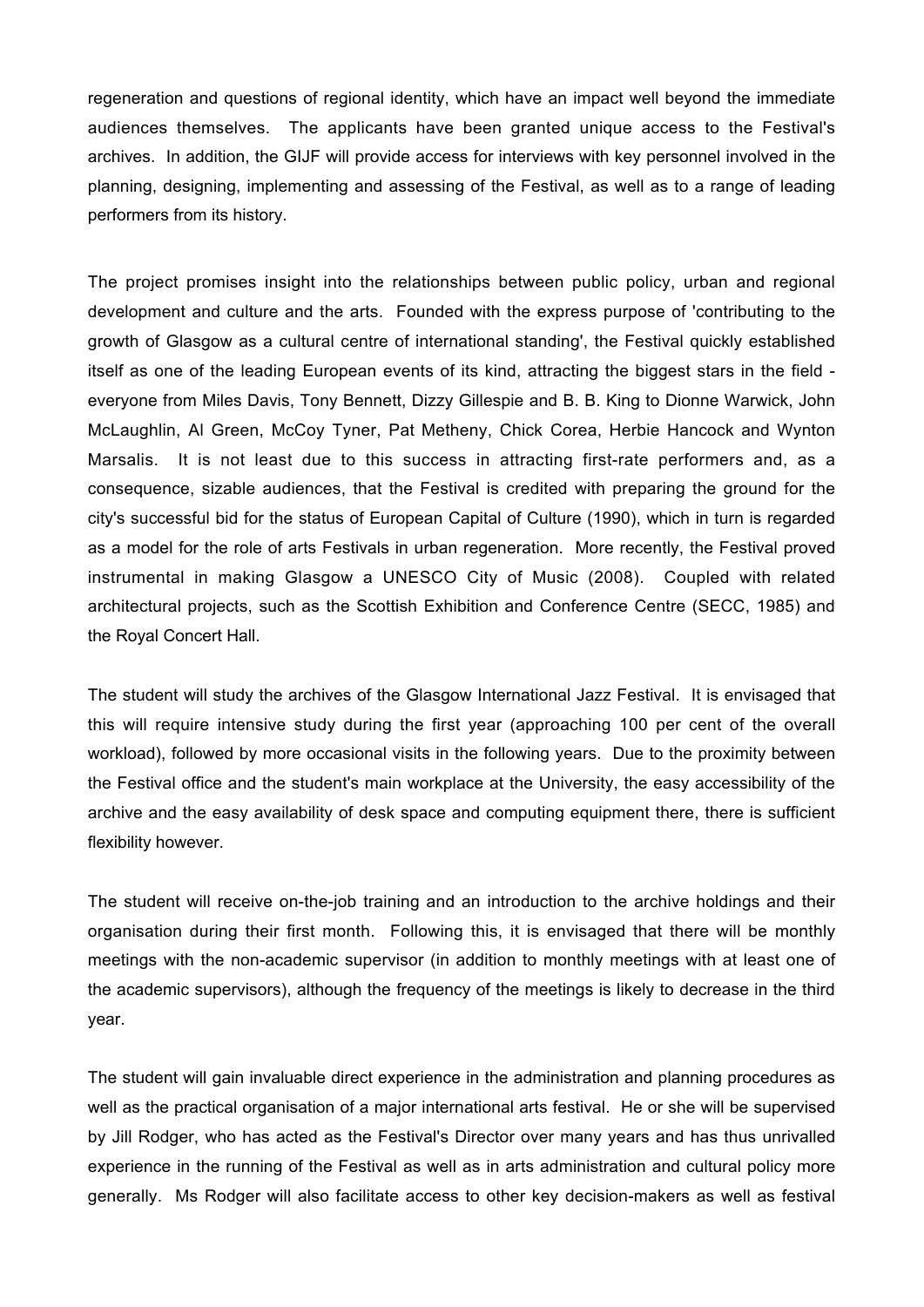participants, past and present. The intersections between academia, arts administration and local government are becoming increasingly important, and career paths increasingly cross those domains ('patchwork careers'), with individuals who are fully competent in all these fields particularly sought after. Furthermore, arts and cultural institutions are frequently the subjects of academic research, yet few academics have genuine experience of the practical workings of arts institutions, while administrators often lack the in-depth insight into the wider historical and cultural context of their work that academic research can provide. The project promises to train an individual who will be equally at home in the practical and the academic aspects of arts administration and cultural policy.

In addition to the academic work on the doctoral thesis, it is envisaged for the student to curate an exhibition of interesting materials from the archives to be shown during the Festival, to provide texts for brochures and programme books and to set up an account of the Festival's history for its website. Furthermore, the general interest that the topic holds for different groups predestines it for wider discussion in the public sphere, for instance in the national press, jazz magazines and TV and radio broadcasting. Both the academic and the non-academic supervisors have relevant contacts for these purposes.

### Research Questions

See original application. While the proposed supervisors believe that the student needs to be given the freedom to develop his or her own perspective and approach, it is anticipated that the research will consider some of the following questions

- How has the Festival negotiated the tensions between international, national and regional levels in its programming policy?
- How has the Festival sought to maintain a balance between traditional and cutting-edge as well as between popular and high-art styles?
- How has the programming reflected or constructed an image for the city and Scotland?
- What changes can be observed over time, notably pre- and post-devolution?
- Has the Festival furthered something like a recognisable and distinctive Scottish style and scene within jazz and how does this relate to wider British, European and international jazz networks?
- What impact have different forms of funding had?
- What role did and does the Festival play in the rebranding and regeneration of Glasgow?
- What role did it play in the awards of European City of Culture and Unesco City of Music?
- How did and does the Festival fit into the City's and region's overall policy?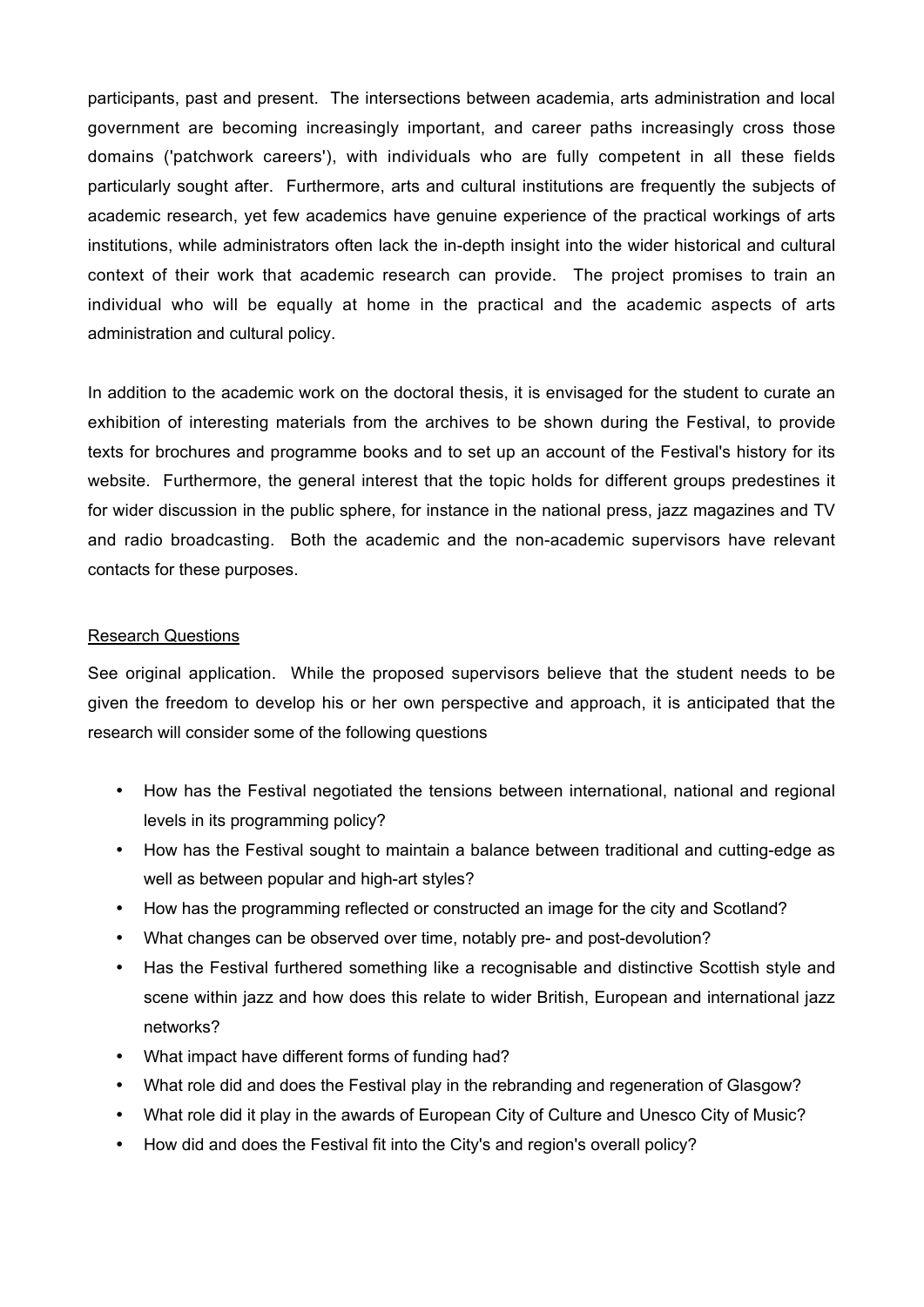### Proposed Methodology

See original application: While the analysis of the Festival's archive will without doubt be central to the study, this could and should be complemented by other forms of enquiry. The precise methodological approach to be adopted depends on the qualification, experience and aptitude of the student herself and needs to be developed in collaboration with his or her supervisors. Nevertheless, we envisage a combination of interviews with key participants and non-participant observation. The project partner will contribute free tickets to the Festival for the duration of the studentship, and the support of the Festival's Board for the CDA guarantees the student access to key decision-makers, past and present. In addition, Jill Rodger's contacts to other festival organisers will allow a comparative dimension, in that the student will also be given the opportunity to interview important figures behind the jazz festivals in London, Cheltenham, Gateshead and Wigan as well as to attend these festivals in person (free tickets should also be provided).

The internal supervisors are based in Glasgow University's School of Culture and Creative Arts which, through its constitutive former departments, has a distinguished record in attaining comparable funded research projects and in PGR supervision. The project will also benefit from the unique expertise of the School's Centre for Cultural Policy Research (CCPR). The University offers research training for PGRs, including workshops on oral history and interviewing.

## **Timescales**

The provisional timetable is as follows:

#### Year One:

- archive study, primarily at GIJF office Induction and introduction to archive (one month)
- weekly meetings with non-academic supervisor Exploration of overall archive holdings (five months)
- monthly meetings with non-academic supervisor In-depth study of selected materials (six months)
- monthly meetings with non-academic supervisor

#### Year Two:

- comparative study of other UK jazz festivals Interviews with key decision-makers and artists, past and present, both at the GIJF and at other UK jazz festivals
- provision of material for documentation (brochures and programme booklets, Festival website, exhibition)
- during this period the student is likely to work predominantly at the University, although monthly meetings with the non-academic supervisor are envisaged.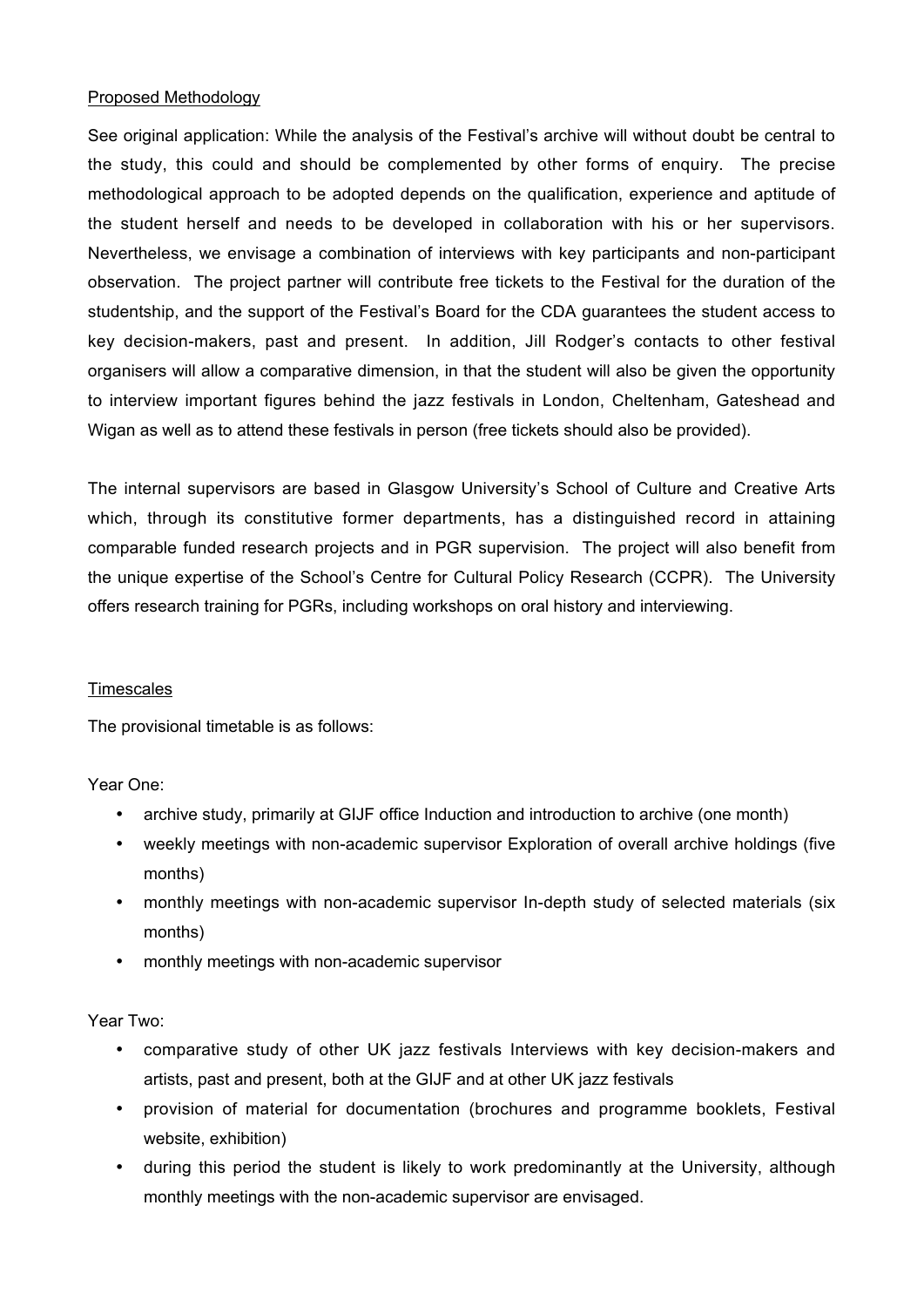Year Three: Writing-up phase

• During this period, the student is expected to work predominantly at the University with only occasional visits at the archive and meetings with the non-academic supervisor.

### Plans for Dissemination

See original application: In addition to traditional academic publications, such as the thesis itself, peer-reviewed journal articles and book chapters, the topic and the nature of the collaboration lend themselves to other forms of dissemination. For instance, it is envisaged for the student to curate an exhibition of interesting materials from the archives to be shown during the Festival, to provide texts for brochures and programme books and to set up an account of the Festival's history for its website. Furthermore, the general interest that the topic holds for different groups predestines it for wider discussion in the public sphere, for instance in the national press, jazz magazines and TV and radio broadcasting. Both the academic and the non-academic supervisors have relevant contacts for these purposes.

## Expected Outcomes

The expected outcome is a PhD which makes a highly original contribution to knowledge and provides insight in to a number of areas including Jazz Studies, Popular Music Studies, local identity and urban regeneration. It is also expected to result in a closer working relationship between the University of Glasgow and the GIJF which has the potential to grow further in forthcoming years.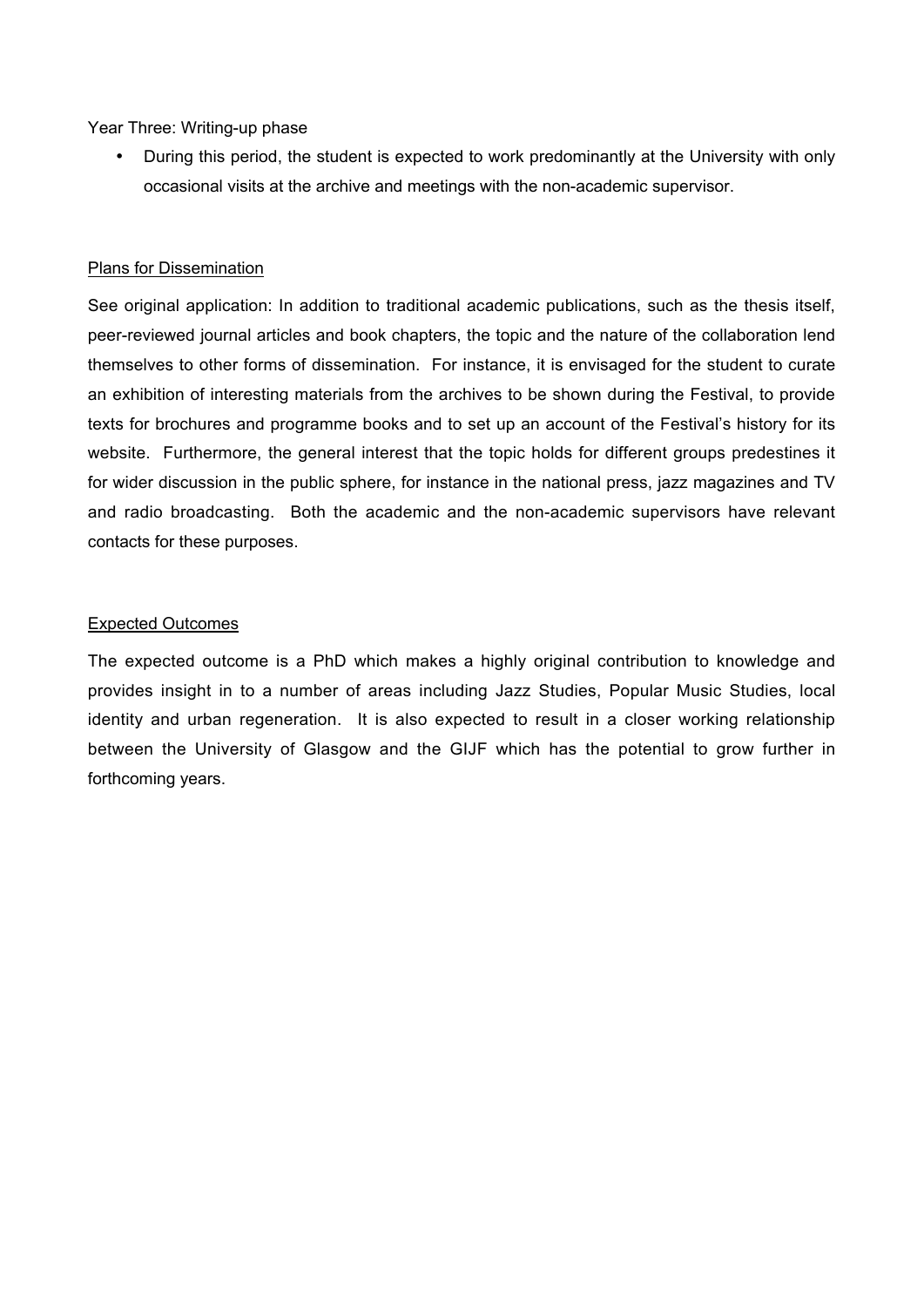### **STUDENT RESEARCH STATEMENT**

I am adopting a sociological approach, examining the Festival from the perspective of Howard Becker's *Art Worlds*. Examining the Festival in this way will provide an excellent opportunity to advance understanding of art worlds and, in particular, to develop a theory of how art worlds change. This will also allow for speculation about what the Festival might look like in the future.

In terms of methodology, as well as analysis of archive material and participant interviews, I expect this project to require some demographic analysis of the Festival's participants, and commentary on any notable changes during its history. This commentary will be contextualized by examining changes in Glasgow during the corresponding period, drawing on studies of tourism and urban regeneration; I intend to investigate whether cartography might be incorporated into the study, along the lines of the University of Liverpool's *Musicscapes* project. I also expect to undertake ethnographic research during the 2012 and 2013 Festivals in the form of non-participant observation and focus groups.